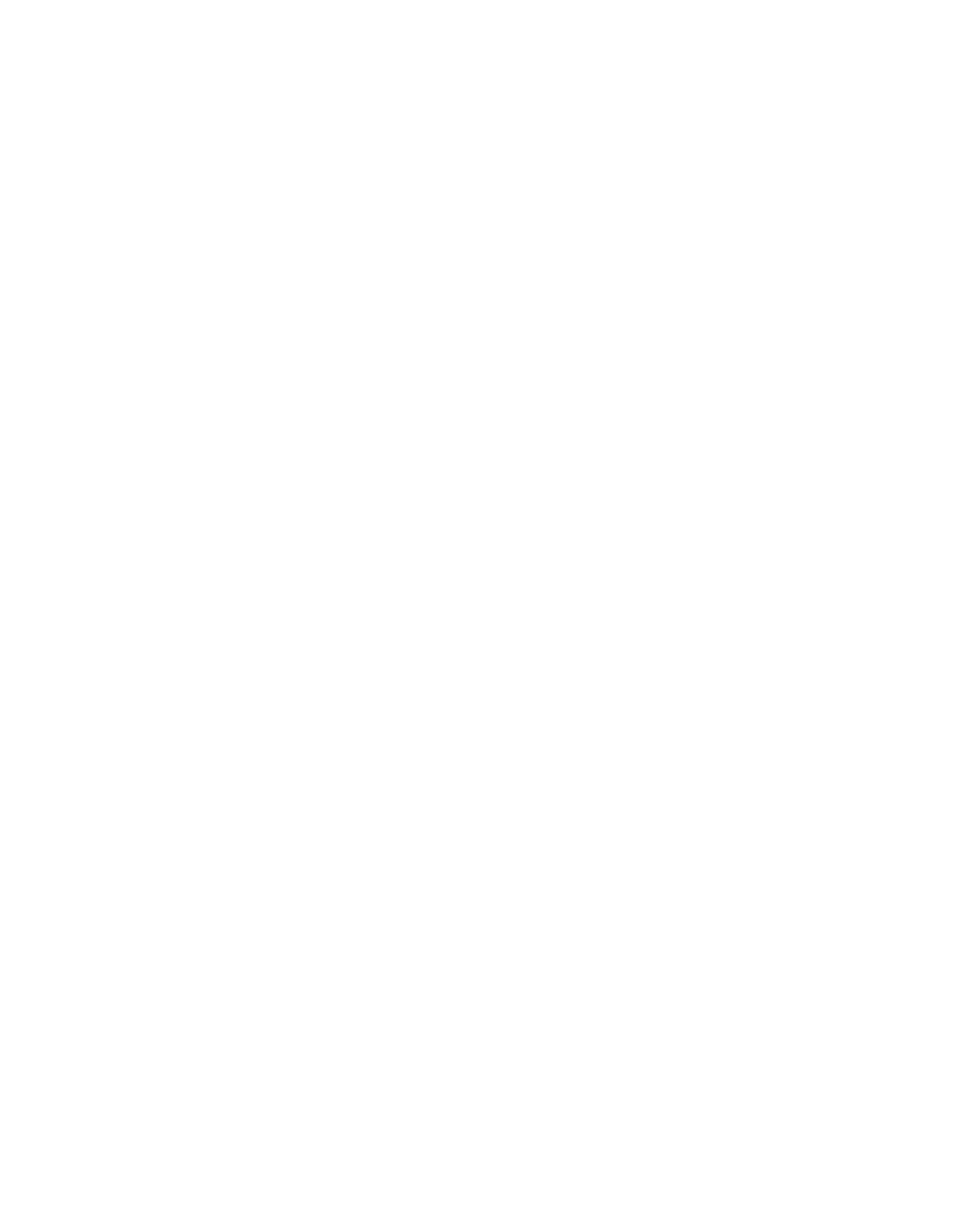# V FIRST DAWOOD INVESTMENT BANK LIMITED **CONTENTS**

e.

| Corporate Information                                                    | $\overline{2}$ |  |
|--------------------------------------------------------------------------|----------------|--|
| Directors' Report                                                        | 3              |  |
| <sub>ۋائر</sub> ىكى <sup>ئ</sup> رز كى رې <sub>ي</sub> ور <sub>ٹ</sub> : | 4              |  |
| Condensed Interim Financial Position (Unaudited)                         | 5              |  |
| Condensed Interim Profit & Loss Account (Unaudited)                      | 6              |  |
| Condensed Interim Statement of Comprehensive Income (Unaudited)          | 7              |  |
| Condensed Interim Statement of Changes in Equity (Unaudited)             | 8              |  |
| Condensed Interim Cash Flow Statement (Unaudited)                        | 9              |  |
| Notes to the Financial Statement (Unaudited)                             | 11             |  |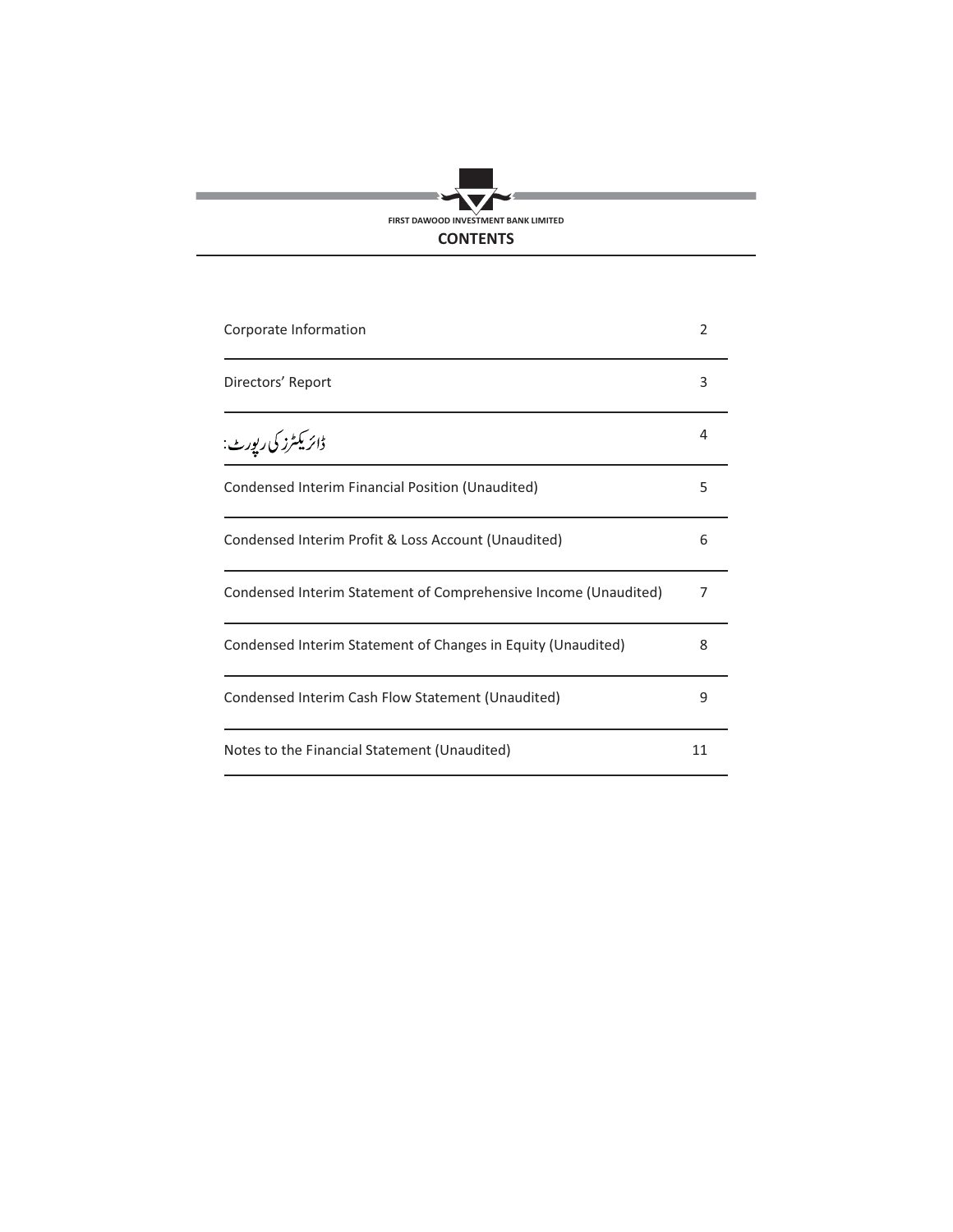#### **IRST DAWOOD INVESTMENT BANK LIMITED**

# **CORPORATE INFORMATION**

|                                | $\blacktriangleright$ FIRST DAWOOD INVESTMENT BANK LIMITED $\blacktriangleleft$<br><b>CORPORATE INFORMATION</b>                                                               |                                                     |
|--------------------------------|-------------------------------------------------------------------------------------------------------------------------------------------------------------------------------|-----------------------------------------------------|
| <b>Board of Directors</b>      | Mr. Christopher John Aitken Andrew<br>Mr. Rafique Dawood                                                                                                                      | Chairman<br>Director & CEO                          |
|                                | Mr. Asad Hussain Bokhari                                                                                                                                                      | (Nominee B.R.R. Investments (Pvt) Ltd.)<br>Director |
|                                | Mr. Khurshid A. Khair                                                                                                                                                         | Director                                            |
|                                | Mr. Abu Khursheed M. Ariff                                                                                                                                                    | Director                                            |
|                                | Mr. Syed Iqbal Hussain Rizvi                                                                                                                                                  | Director (Nominee B.R.R. Investments (Pvt) Ltd.)    |
|                                | Mrs. Farhat Ali                                                                                                                                                               | Director                                            |
| <b>Audit Committee</b>         | Mr. Asad Hussain Bokhari                                                                                                                                                      | Chairman                                            |
|                                | Mr. Khurshid A. Khair                                                                                                                                                         | Member                                              |
|                                | Mr. Abu Khursheed M. Ariff                                                                                                                                                    | Member                                              |
| <b>HR&amp;R Committee</b>      | Mr. Khurshid A. Khair                                                                                                                                                         | Chairman                                            |
|                                | Mr. Asad Hussain Bokhari                                                                                                                                                      | Member                                              |
|                                | Mr. Abu Khursheed M. Ariff                                                                                                                                                    | Member                                              |
| <b>Chief Financial Officer</b> |                                                                                                                                                                               |                                                     |
| &                              | Mr. Syed Musharaf Ali                                                                                                                                                         |                                                     |
| <b>Company Secretary</b>       |                                                                                                                                                                               |                                                     |
| <b>Auditors</b>                | Aamir Salman Rizwan                                                                                                                                                           |                                                     |
|                                | <b>Chartered Accountants</b>                                                                                                                                                  |                                                     |
| <b>Head of Internal Audit</b>  | Mr. Sohail Ahmed                                                                                                                                                              |                                                     |
| <b>Legal Advisor</b>           | Nishtar & Zafar                                                                                                                                                               |                                                     |
| Legal counsels                 | A.Q. Abbasi & Associates<br>Ansari AG Legal<br>Kabraji & Talibuddin<br>Khalil Asif Ejaz & Co.<br>Malik and Malik Law Associates<br>Abid S. Zubari & Co.<br>Raza Khalil Abbasi |                                                     |
| <b>Bankers</b>                 | Al-Baraka Islamic Bank Ltd.<br>Bank Al-Habib Ltd.                                                                                                                             |                                                     |
|                                | Habib Metropolitan Bank Ltd.<br>MCB Bank Ltd.                                                                                                                                 |                                                     |
| <b>Registered Office</b>       | 19 <sup>th</sup> Floor, Tower-B, Saima Trade Tower,                                                                                                                           |                                                     |
| <b>Head Office</b>             | I. I. Chundrigar Road,                                                                                                                                                        |                                                     |
|                                | Karachi-74000                                                                                                                                                                 |                                                     |
|                                | PABX: +92 (21) 32270182                                                                                                                                                       |                                                     |
|                                | FAX: +92 (21)3227-1912                                                                                                                                                        |                                                     |
|                                | Email: fdib@firstdawood.com<br>URL : www.firstdawood.com                                                                                                                      |                                                     |
|                                |                                                                                                                                                                               |                                                     |
| <b>Share Registrar</b>         | F.D. Registrar Services (Pvt) Ltd.                                                                                                                                            |                                                     |
|                                | 1705, 17th Floor, Saima Trade Tower-A,                                                                                                                                        |                                                     |
|                                | I.I. Chundrigar Road, Karachi-74000<br>Tel: +92 (21) 3547 8192-93 / 021-32771906                                                                                              |                                                     |
|                                | Fax: +92 (21) 3262 1233 / 021-32271905                                                                                                                                        |                                                     |
|                                | Email: fdregistrar@hotmail.com, fdregistrar@yahoo.com                                                                                                                         |                                                     |
|                                |                                                                                                                                                                               |                                                     |
|                                | 02                                                                                                                                                                            |                                                     |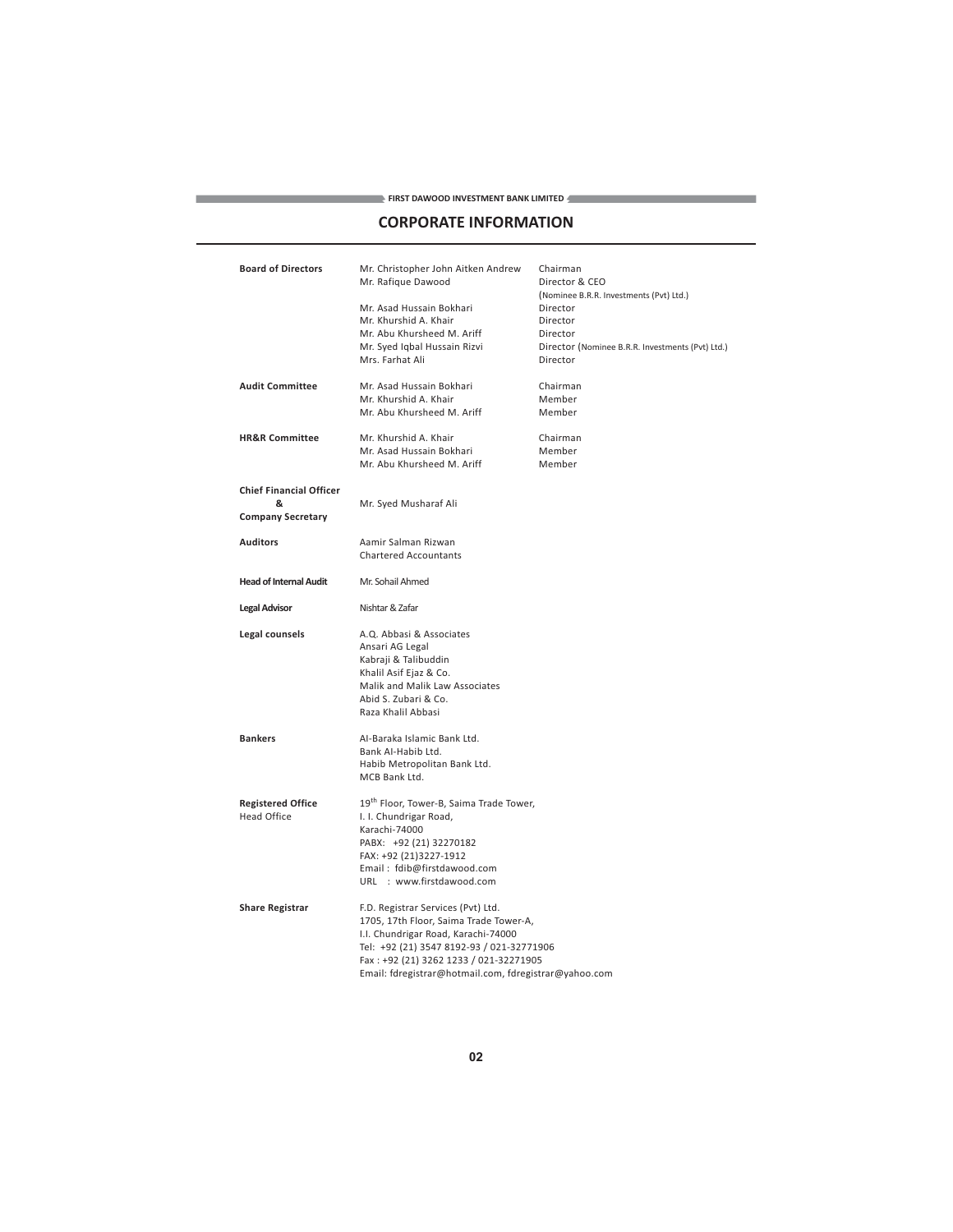# **DIRECTORS' REPORT**

## IN THE NAME OF ALLAH THE MOST COMPASSIONATE, THE MOST MERCIFUL

## Dear Shareholders

The Board of Directors of First Dawood Investment Bank Limited ("FDIBL" or the "Company") are pleased to present the interim financial statements of the Company for the period ended September 30, 2020.

## **Board Composition and Remuneration**

- 1. The total number of directors are 7 as per the following:
	- Male: - 06 a.
	- $h$ Female:  $01$
- 2. The composition of the board is as follows:

| Category                | <b>Names</b>                      |
|-------------------------|-----------------------------------|
| Independent Director    | Mr. Khurshid Abul Khair           |
|                         | Mr. Abu Khursheed Muhammad Ariff  |
|                         | Mr. Asad Hussain Bokhari          |
| Chief Executive Officer | Mr. Rafique Dawood                |
| Non-Executive Directors | Mr.Christopher John Aitken Andrew |
|                         | Mr. Syed Iqbal Hussain Rizvi      |
|                         | Mrs. Farhat Ali                   |

Composition of the Board of Directors and Board sub-committees is disclosed in the corporate information section of the report.

Non-Executive Directors are paid a reasonable and appropriate remuneration for attending the Board and/or its committees' meetings. This remuneration is not at a level that could be perceived to compromise independence. No fee is paid to the directors who do not attend a meeting. Similarly, fee is not paid for the proposals considered through circulation

#### **Financial Performance**

Your company during the first quarter of the financial year 2020-21 has reported before-tax profit of Rs.5.272 million as compared to Rs. 0.407 million during corresponding period last year. The higher profit in current year is due to significant recovery against<br>non performing loan (NPL) and reversal of provision. However, the net worth of your compa million to Rs. 480.446 million. The earning per share increased from 0.003 to 0.036 for the period under review in comparison to the corresponding period last year.

## Acknowledgement

On behalf of First Dawood Investment Bank Ltd., we would like to express our gratitude to the worthy shareholders of the Bank for their support, State Bank of Pakistan, Securities and Exchange Commission and other regulatory bodies for their guidance and motivation. We would especially like to recognize hard work and dedication of our employees w performed their duties with utmost commitment and look forward to their continued support.

We wish and pray for health and safety of mankind against this pandemic.

For and on behalf of the Board of Directors.

PaDant

Chief Executive Officer

Director

October 27, 2020 Karachi.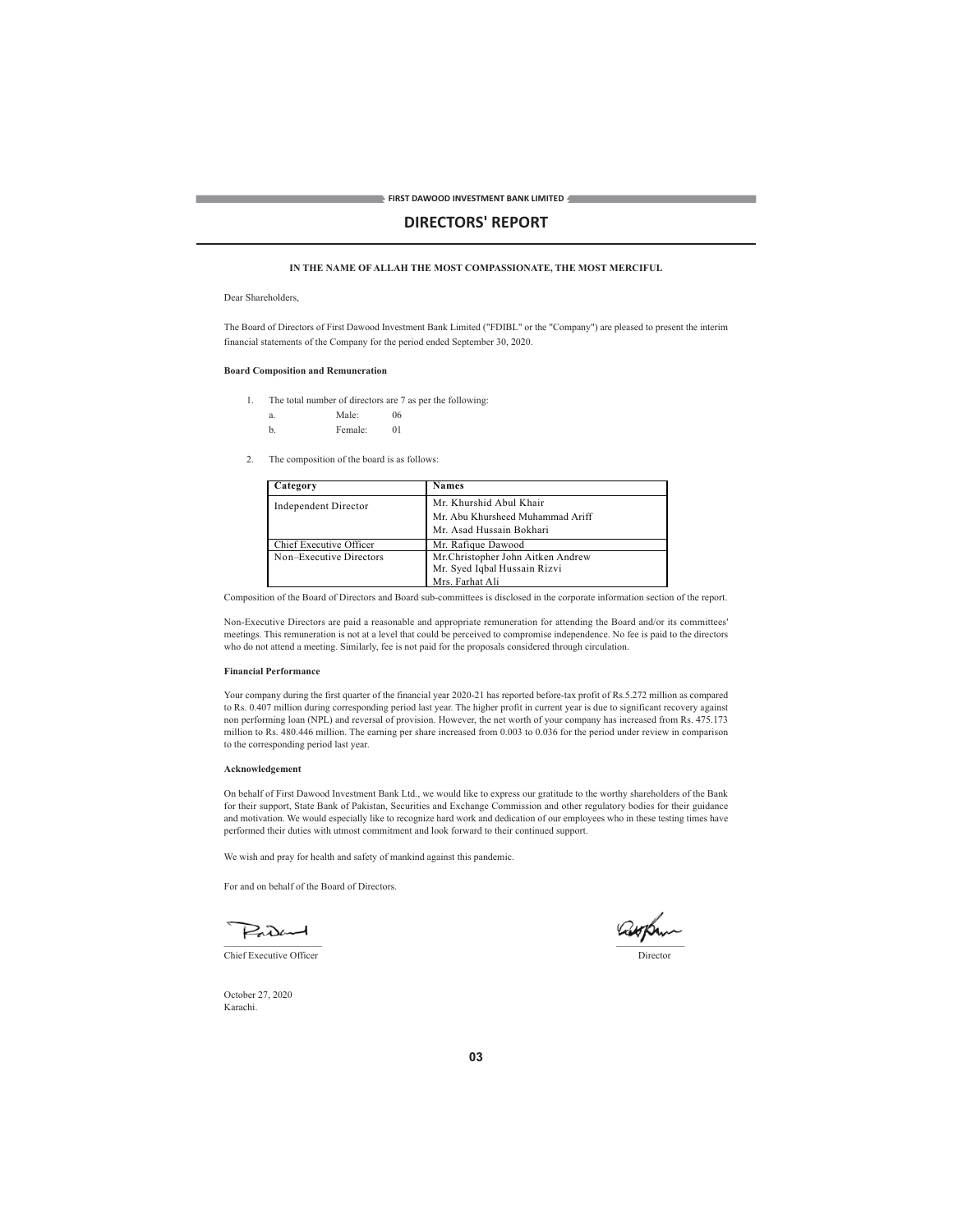<sub>ۋائر</sub>ىكى<sup>ر</sup>زى رې<sub>ي</sub>ر<sub>ى</sub> :

تمام ڈائریکٹرز30 پتمبر 2020ء کی پہلی سہ ماہی غیراُڈٹ شدہ مالیاتی گوشوارے کے ساتھ رپورٹ پیش کرتے ہوئےمسرت محسوں کرتے ہیں۔

# بورڈ کی بناوٹ اور مشاھرہ

كل ڈائريكٹرز كى تعداد 7 ہے جومندرجہ ذیل ہیں:

 $06:$ 

| Category                | <b>Names</b>                      | خاتون 01 |
|-------------------------|-----------------------------------|----------|
| Independent Director    | Mr. Khurshid Abul Khair           |          |
|                         | Mr. Abu Khursheed Muhammad Ariff  |          |
|                         | Mr. Asad Hussain Bokhari          |          |
| Chief Executive Officer | Mr. Rafique Dawood                |          |
| Non-Executive Directors | Mr.Christopher John Aitken Andrew |          |
|                         | Mr. Syed Iqbal Hussain Rizvi      |          |
|                         | $M_{\text{max}}$ Equinot Ali      |          |

# مالياتي كاركردگي:

۔<br>ادارے نے پہلی سہ ماہی 30 ستمبر <u>2020</u>ء کے مالیاتی گوشوارےمنافع قبل ارٹیکس0.396 ملین روپےاور پیچھلے مالیاتی سال کے پہلی سہ ماہی کامنافع 0.407 ملین روپےمنافع میں ہے۔آپ کی تمپنی کی مالیت میںاضافیہ75.173 ملین سے 480.446 ملین ہوگئی ہے۔حالانکہ مہنگائی کے رتحان کے باوجود ادارے نے اخراجات کو کنٹرول کیا ہے ۔اسی مدمیں انتظامی اخراجات کو پچھلے مالیاتی سال کے متانا سب رکھنے میں کامیاب ہوا۔اورآمد نی فی حصص میں اضافہ 0.003 سے 0.36 کاہواہے پچھلےسال کے مقابلے میں کمپنی اپنے اخراجات نان پر فارمنگ قرضہ جات کی واپسی کے ذریعےقرضہ جات کے مدمیں خاطرخواہ کمی کی جاسکے جوکہ ایک ستون کی حیثیت رکھتی ہےاس ادارے کے لئے۔

# خدمات كااعتراف:

فرسٹ داؤدانوسیمنٹ بنک کی طرف سے ہم شکرگز ار ہیںا پنے بنک کے شراکت دار،اسٹیٹ بنک آف پاکستان،ایس ای سی پی اور دوسری ریگولیٹراداروں کیلر ف سے رہنمائی اورحوصلہافزائی کا۔

ہم اچھی طرح مستنقبل کے چیلنجز سےآگاہ ہیں اورہم پراعتاد ہیں کے پیادارہ کاروباری سرگرمیوں آ گے کی طرف بڑھے گی اورقر ضہ جات کی وصولی کے ذیر یعےا <sub>ن</sub>ئی مالیاتی حیثیت کو پہتر کرےگا۔

بورڈا ٓف ڈائر یکٹر مشکل حالات میں بھی بوری محنت مگن اورعزم کے ساتھ کام کرنے پرانتظامیہ سمیت تمام ملاز مین کی خدمت کو قدرکی نگاہ سے دیکھتاہے۔

تاريخ: October 27, 2020 کراچی

بورڈ آف ڈائریکٹر کی طرف سے

سهک<del>ران</del>دها<br>ڈائریکٹر

PaDand جف اگز بکٹوآفیسر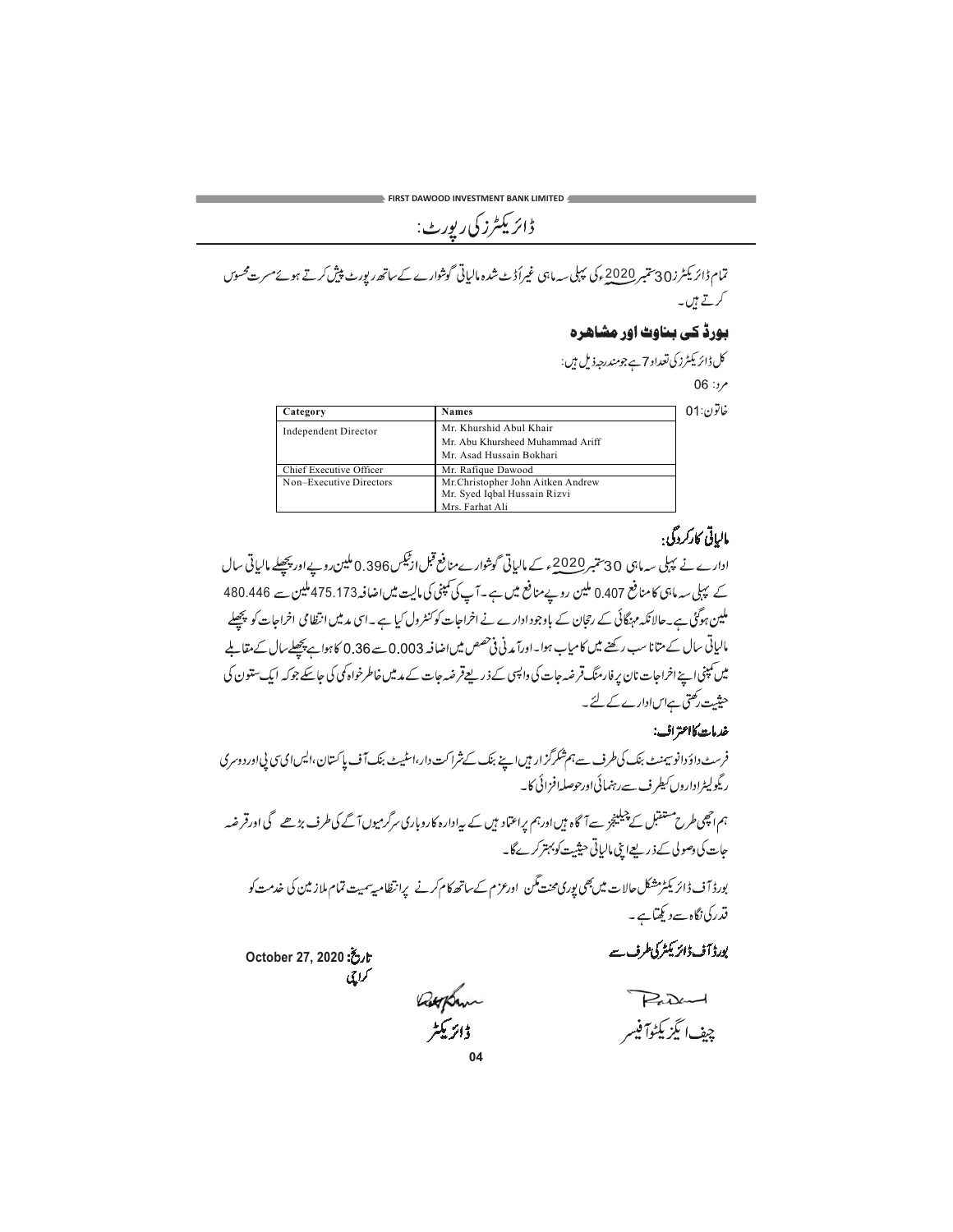# $\rightarrow$  FIRST DAWOOD INVESTMENT BANK LIMITED  $\rightarrow$ **CONDENSED INTERIM FINANCIAL POSITION**

AS AT SEPTEMBER 30, 2020

|                                                   |             | <b>Unaudited</b><br>SEPTEMBER 30,<br>2020 | Audited<br><b>JUNE 30,</b><br>2020 |
|---------------------------------------------------|-------------|-------------------------------------------|------------------------------------|
|                                                   | <b>Note</b> | <b>Rupees</b>                             | <b>Rupees</b>                      |
| ASSETS                                            |             |                                           |                                    |
| <b>NON CURRENT ASSETS</b>                         |             |                                           |                                    |
| Property and equipment                            | 6           | 2,602,032                                 | 2,720,678                          |
| Intagible Asset                                   |             | 657,958                                   | 683,428                            |
| <b>Right of Use Assets</b>                        |             | 222,085                                   | 222,085                            |
| Investment properties                             |             | 62,887,000                                | 62,887,000                         |
| Net investment in lease finance                   | 7           | 10,442,605                                | 10,442,605                         |
| Long-term investments                             | 8           | 163,279,225                               | 163,279,225                        |
| Long-term finances                                | 9           |                                           |                                    |
| Deferred tax asset                                | 10          | 314,856,617                               | 314,856,617                        |
|                                                   |             | 554,947,522                               | 555,091,638                        |
| <b>CURRENT ASSETS</b>                             |             |                                           |                                    |
| Current portion of non-current assets             | 11          | 234,932,803                               | 236,249,900                        |
| Short-term investments                            | 12          | 56,286,692                                | 50,629,084                         |
| Available for Sale investment held with Nazir SHC | 8.2         | 50,562,173                                | 50,562,173                         |
| Placements and finances                           | 13          | 38,852,488                                | 39,025,413                         |
| Loans, advances and prepayments                   |             | 1,943,636                                 | 2,159,080                          |
| Mark-up accrued                                   |             | 50,168                                    | 57,158                             |
| Other receivables                                 |             | 6,899,606                                 | 6,929,128                          |
| Cash and bank balances                            |             | 2,083,232                                 | 1,039,883                          |
|                                                   |             | 391,610,798                               | 386,651,819                        |
|                                                   |             | 946,558,320                               | 941,743,457                        |
| <b>EQUITY AND LIABILITIES</b>                     |             |                                           |                                    |
| Ordinary shares                                   |             | 1,483,900,230                             | 1,483,900,230                      |
| Reserves                                          |             | 455,841,607                               | 455,841,607                        |
| <b>Accumulated loss</b>                           |             | (1,465,668,360)                           | (1,470,941,138)                    |
|                                                   |             | 474,073,477                               | 468,800,699                        |
| Surplus / (Deficit) on revaluation of investments |             | 6,372,708                                 | 6,372,708                          |
|                                                   |             | 480,446,185                               | 475,173,407                        |
| NON CURRENT LIABILITIES                           |             |                                           |                                    |
| Long-term loans                                   | 14          | 61,025,380                                | 61,025,379                         |
| Lease Liabilities                                 |             | 143,462                                   | 143,462                            |
| Long term deposits                                | 15          | 10,000,000                                | 10,000,000                         |
|                                                   |             | 71,168,842                                | 71,168,841                         |
| CURRENT LIABILITIES                               |             |                                           |                                    |
| Current portion of long-term liabilities          | 15          | 303,061,080                               | 303,061,078                        |
| Mark-up accrued                                   |             | 25,756,644                                | 25,756,644                         |
| Short term borrowings                             | 15.2        | 50,266,346                                | 50,266,346                         |
| Accrued and other liabilities                     |             | 8,514,346                                 | 8,977,233                          |
| Taxation                                          |             | 7,344,877                                 | 7,339,908                          |
|                                                   |             | 394,943,293                               | 395,401,209                        |
| CONTINGENCIES AND COMMITMENTS                     | 16          |                                           |                                    |
|                                                   |             | 946,558,320                               | 941,743,457                        |

PaDent **Chief Executive** 

**The Co** 

System Al.

 $\frac{1}{\text{Directory}}$ 05

Chief Financier Officer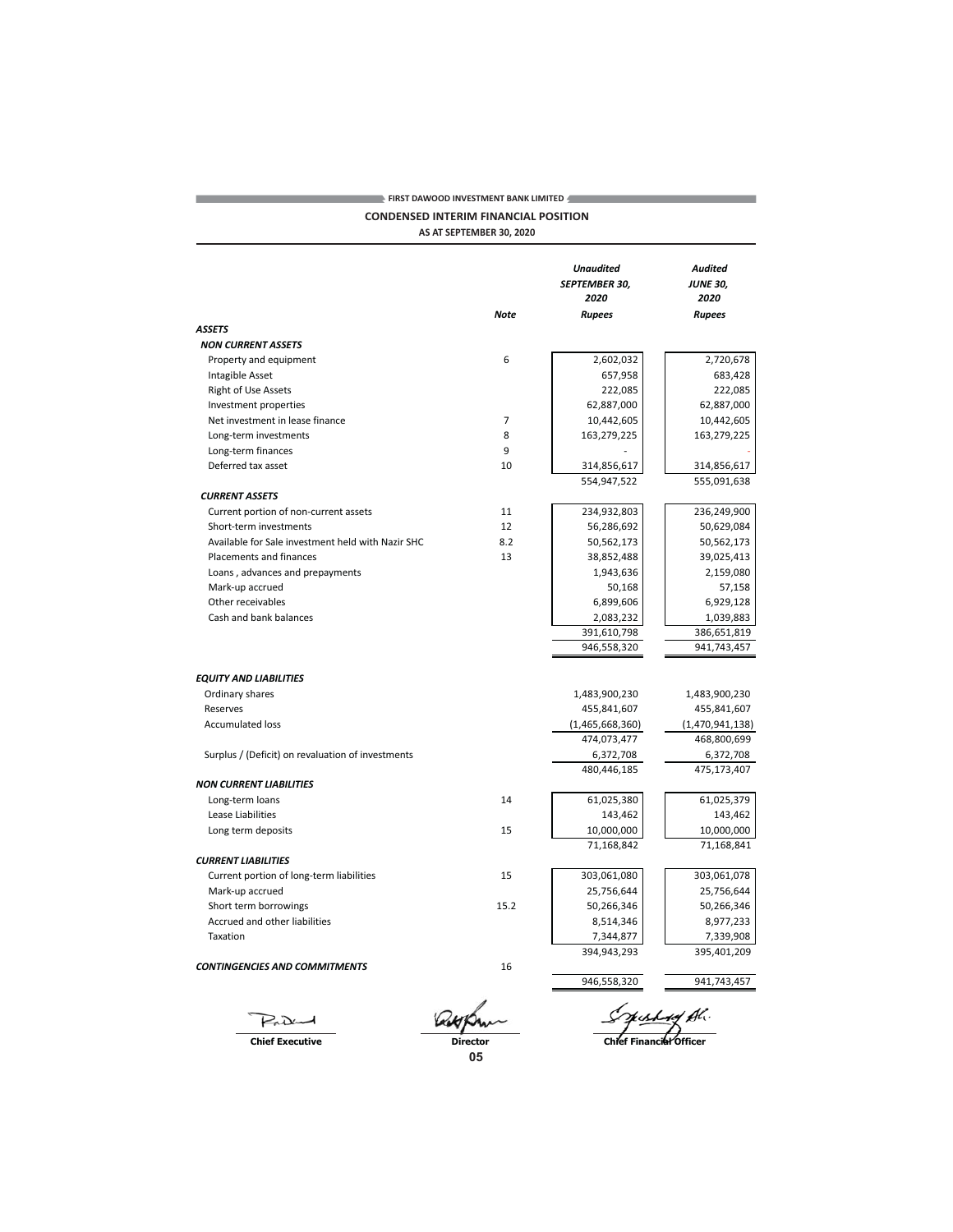## **EXECUTE PRINT DAWOOD INVESTMENT BANK LIMITED**

## **CONDENSED INTERIM PROFIT AND LOSS ACCOUNT (UNAUDITED)** FOR THE PERIOD ENDED SEPTEMBER 30, 2020

**Quarter Ended Quarter Ended** September 30, September 30, 2020 2019 **Note** ------------Rupees . . . . . . . . > **INCOME** Lease income 70,000 131,000 Return on deposits and investments 160,677 925,444 Gain on sale of securities 288,462  $161,268$ 35,200 Income from long-term finances 50,000 Other income 166,880 686,019 1,302,912 PROVISION / CHANGES IN FAIR VALUE (Provision) / reversal for lease losses and doubtful recoveries 9,935,000 4,395,421 10,621,019 5,698,333 **EXPENDITURES** Administrative expenses  $(5,342,422)$  $(5, 291, 012)$ Finance cost  $(849)$  $(5, 343, 271)$  $(5,291,012)$ (LOSS) / PROFIT BEFORE TAXATION 5,277,748 407,321 **TAXATION**  $(4,969)$  $(10, 916)$ **Current Taxation**  $(4,969)$  $(10, 916)$ PROFIT/ (LOSS) AFTER TAXATION 5,272,779 396,405 Earning per share - basic 0.036  $0.003$ Earning per share - diluted  $0.003$ 0.036

PaDent

**Chief Executive** 

**Director** 

Jechty Al. Chief Financial Officer

06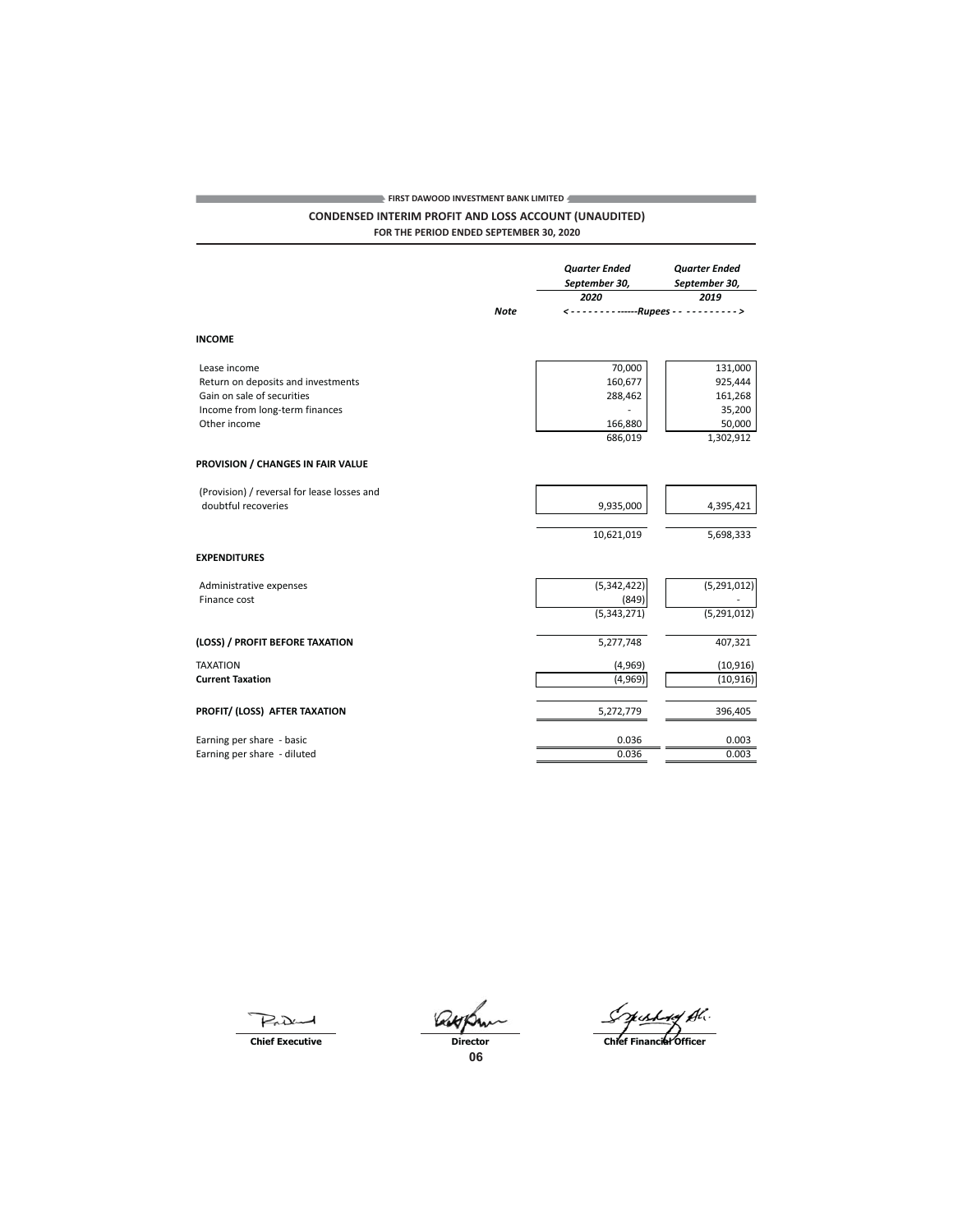# **EXECUTIVE STATE OF PRINT DAWOOD INVESTMENT BANK LIMITED**

# **CONDENSED INTERIM STATEMENT OF COMPREHENSIVE INCOME (UNAUDITED)** FOR THE QUARTER ENDED SEPTEMBER 30, 2020

|                                                                                                 | <b>Quarter Ended</b><br>September 30,<br>2020 | <b>Quarter Ended</b><br>September 30,<br>2019 |
|-------------------------------------------------------------------------------------------------|-----------------------------------------------|-----------------------------------------------|
|                                                                                                 |                                               | <------------------ Rupees --------------->   |
| (Loss) / profit after taxation                                                                  | 5,272,779                                     | 396,405                                       |
| Other comprehensive income                                                                      |                                               |                                               |
| Unrealised gain / (Deficit) on remeasurement of<br>investments classified as available-for-sale |                                               |                                               |
| Share of associates' on reversal of unrealised loss on<br>remeasurement of investments          |                                               |                                               |
| Total comprehensive (loss) / income for the period                                              | 5,272,779                                     | 396,405                                       |

The annexed notes from 1 to 19 form an integral part of these condensed interim financial statements

PaDent **Chief Executive** 

**COL** 

aupun **Director** 

Syushong Al.

m.

 $07$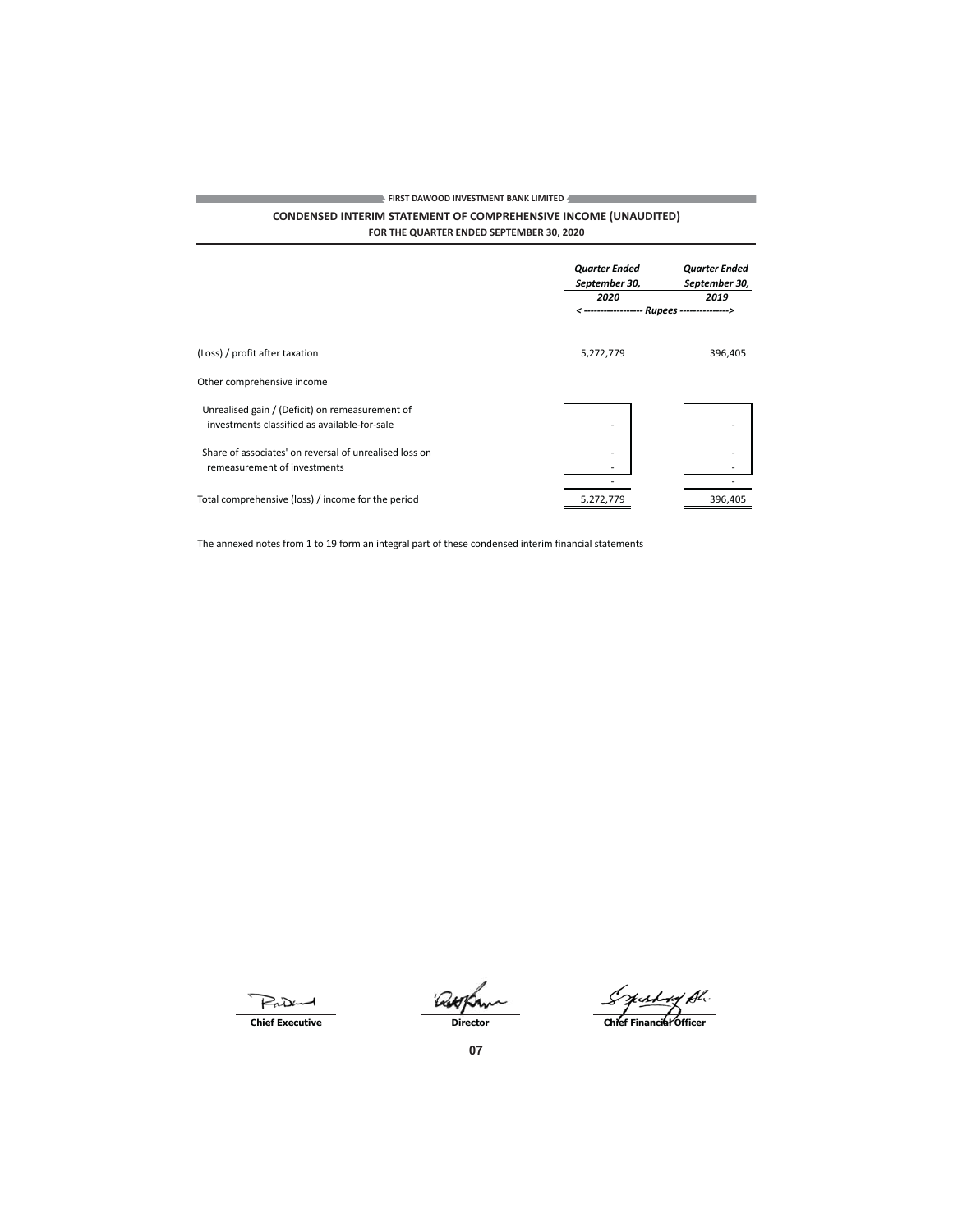# **EXECUTE A FIRST DAWOOD INVESTMENT BANK LIMITED**

**CONDENSED INTERIM STATEMENT OF CHANGES IN EQUITY (UNAUDITED)** FOR THE PERIOD ENDED SEPTEMBER 30, 2020

**Capital Reserve Share Capital Revenue Reserve** Ordinary **Statutory** Premium on Preference Deficit Capital Reserve Accumulated Shares Shares Reserve Right on Revaluation Total on Acquisition Losses Issue  $of$  Investments  $% \left\vert \left( \mathbf{1}_{1},\mathbf{2}_{2},\mathbf{1}_{2}\right) \right\rangle$ Balance at July 1, 2019 1,483,900,230  $\ddot{\phantom{a}}$ 399,818,213 53,426,910 2,596,484  $(7, 127, 139)$  $(1,407,317,629)$ 525,297,070 Total comprehensive income for the period - Profit for the period  $(63, 409, 123)$  $(63, 409, 123)$  $\overline{a}$ l,  $\overline{a}$  $\ddot{\phantom{a}}$ - Other comprehensive income  $\bar{z}$ Share of Unrealised gain on remasurement 11,505,134 11,505,134 of associates investment - Surplus on revaluation of investment - At fair value through OCI  $\overline{a}$ 2,039,963 2,039,963 Reclassification of gain to profit and loss account 214,387 214,387 Deferred Tax-OCI  $(259, 637)$  $(259, 637)$ Transer to Statutory Reserve  $(214, 387)$  $(214, 387)$  $\overline{a}$  $\overline{a}$  $\overline{a}$ 475,173,407 1,483,900,230 399,818,213 53,426,910 2,596,484 6372708 (1 470 941 138) Balance as at June 30, 2020 Balance at July 1, 2020 1,483,900,230 475,173,407 399,818,213 53,426,910 2,596,484 6,372,708  $(1,470,941,138)$  $\cdot$ Total comprehensive income for the period - Profit for the period  $\ddot{\phantom{a}}$ 5,272,779 5,272,779  $\ddot{\phantom{a}}$  $\ddot{\phantom{a}}$  $\bar{z}$  $\ddot{\phantom{a}}$ - Other comprehensive income  $\ddot{\phantom{a}}$  $\ddot{\phantom{a}}$ Share of Unrealised gain on remasurement of associates investment Transer to Statutory Reserve  $\ddot{\phantom{a}}$  $\ddot{\phantom{a}}$  $\ddot{\phantom{a}}$  $\sim$ ÷.  $\cdot$ Reclassification of gain to profit and loss account  $\overline{a}$  $\overline{a}$  $\overline{a}$  $\overline{a}$ Deferred Tax-OCI Balance as at September 30, 2020 1,483,900,230 399,818,213 53,426,910 2,596,484 6,372,708  $(1,465,668,360)$ 480,446,185

The annexed notes from 1 to 19 form an integral part of these condensed interim financial statements

PaDent

**Chief Executive** 

**Director** 

<u>yish</u> ref fil. Chief Financial Officer

m.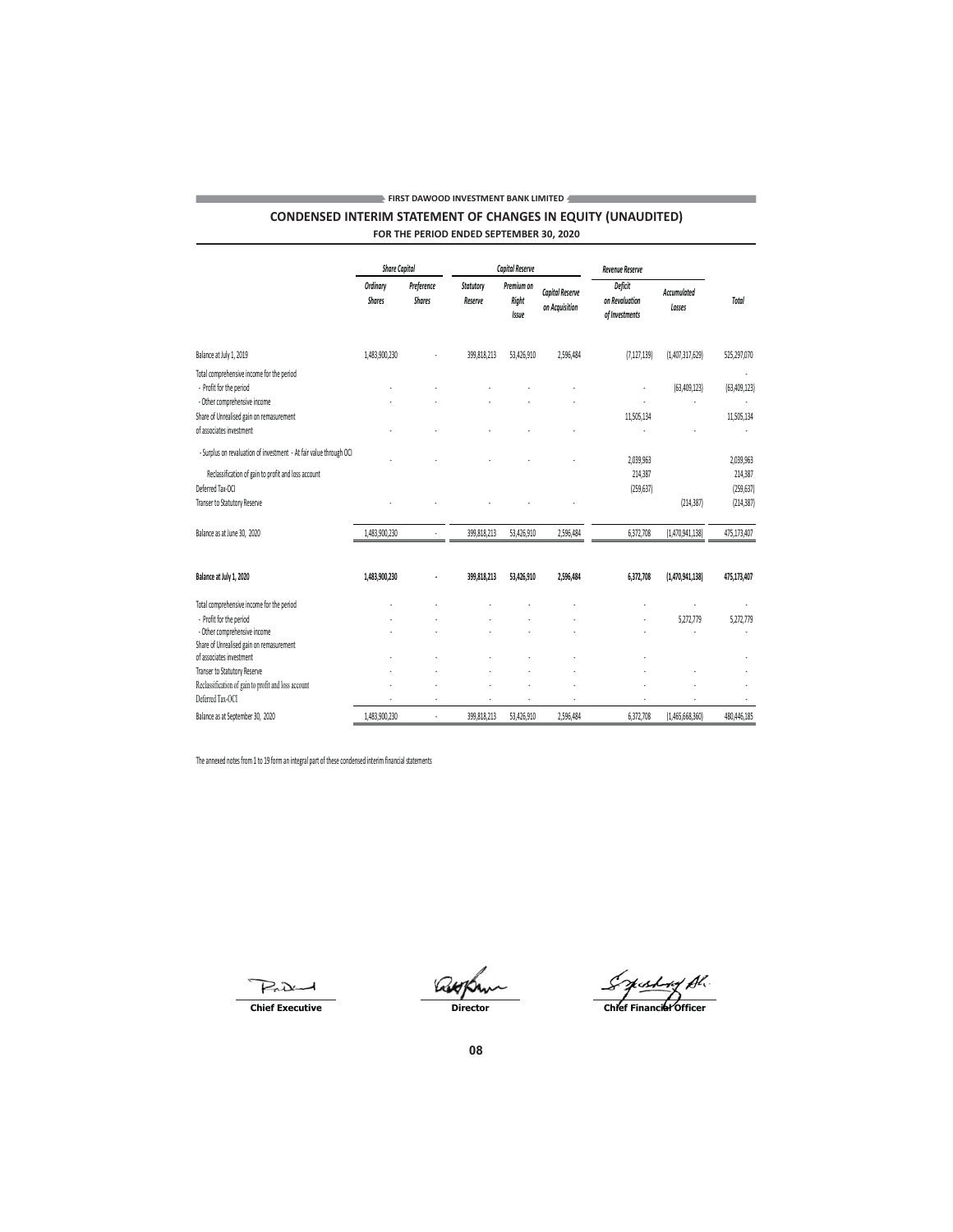# $\blacktriangleright$  FIRST DAWOOD INVESTMENT BANK LIMITED  $\blacklozenge$

the control of the control of the control of

# **CONDENSED INTERIM CASH FLOW STATEMENT (UNAUDITED)**

and the control of the control of the

FOR THE PERIOD ENDED SEPTEMBER 30, 2020

|    |                                                     | Quarter Ended September 30 |               |
|----|-----------------------------------------------------|----------------------------|---------------|
|    |                                                     | 2020                       | 2019          |
|    |                                                     | <b>Rupees</b>              | <b>Rupees</b> |
| А. | <b>CASH FLOWS FROM OPERATING ACTIVITIES</b>         |                            |               |
|    | Profit / (Loss) before taxation<br>Adjustments:     | 5,277,748                  | 407,321       |
|    | Depreciation                                        | 176,344                    | 125,862       |
|    | Finance Income                                      |                            | (35, 200)     |
|    | Lease Income                                        | (70,000)                   | (131,000)     |
|    | Gain on sale of investments                         | (288, 462)                 | (161, 268)    |
|    | Amortization                                        | 25,470                     | 25,196        |
|    | Finance cost                                        | 849                        |               |
|    | Provision / (reversal of provision potential lease  | (2,357,296)                | (4,395,421)   |
|    | Other income                                        | (166, 880)                 | (50,000)      |
|    |                                                     | (2,679,975)                | (4,621,831)   |
|    |                                                     | 2,597,773                  | (4, 214, 510) |
|    | Changes in operating assets and liabilities         |                            |               |
|    | (Increase) / decrease in operating assets           |                            |               |
|    | Net investment in lease finance                     | 1,858,096                  | 1,946,805     |
|    | Long-term finances                                  | 2,189,001                  | 865,629       |
|    | <b>Placements and finances</b>                      | 172,925                    | 172,925       |
|    | Advances and prepayments                            | 215,444                    | 398,642       |
|    | Mark up accrued                                     | 6,990                      | 9,364         |
|    |                                                     | 4,442,456                  | 3,393,365     |
|    |                                                     | 7,040,229                  | (821, 145)    |
|    | Increase / (decrease) in operating liabilities      |                            |               |
|    | Accrued and other liabilities                       | (462, 887)                 | (626, 587)    |
|    |                                                     | (462, 887)                 | (626, 587)    |
|    | Tax paid                                            | 4,969                      |               |
|    | Net cash (used)/generated from operating activities | 6,582,311                  | (1, 447, 732) |
| В. | <b>CASH FLOWS FROM INVESTING ACTIVITIES</b>         |                            |               |
|    | Purchase of property and equipment                  | 118,646                    | (3, 127, 136) |
|    | Long-term investments                               |                            | (499, 999)    |
|    | Long-term deposits                                  |                            |               |
|    | Short-term investments                              | (5,657,608)                | 338,942       |
|    | Net cash (used)/generated from investing activities | (5,538,962)                | (3, 288, 193) |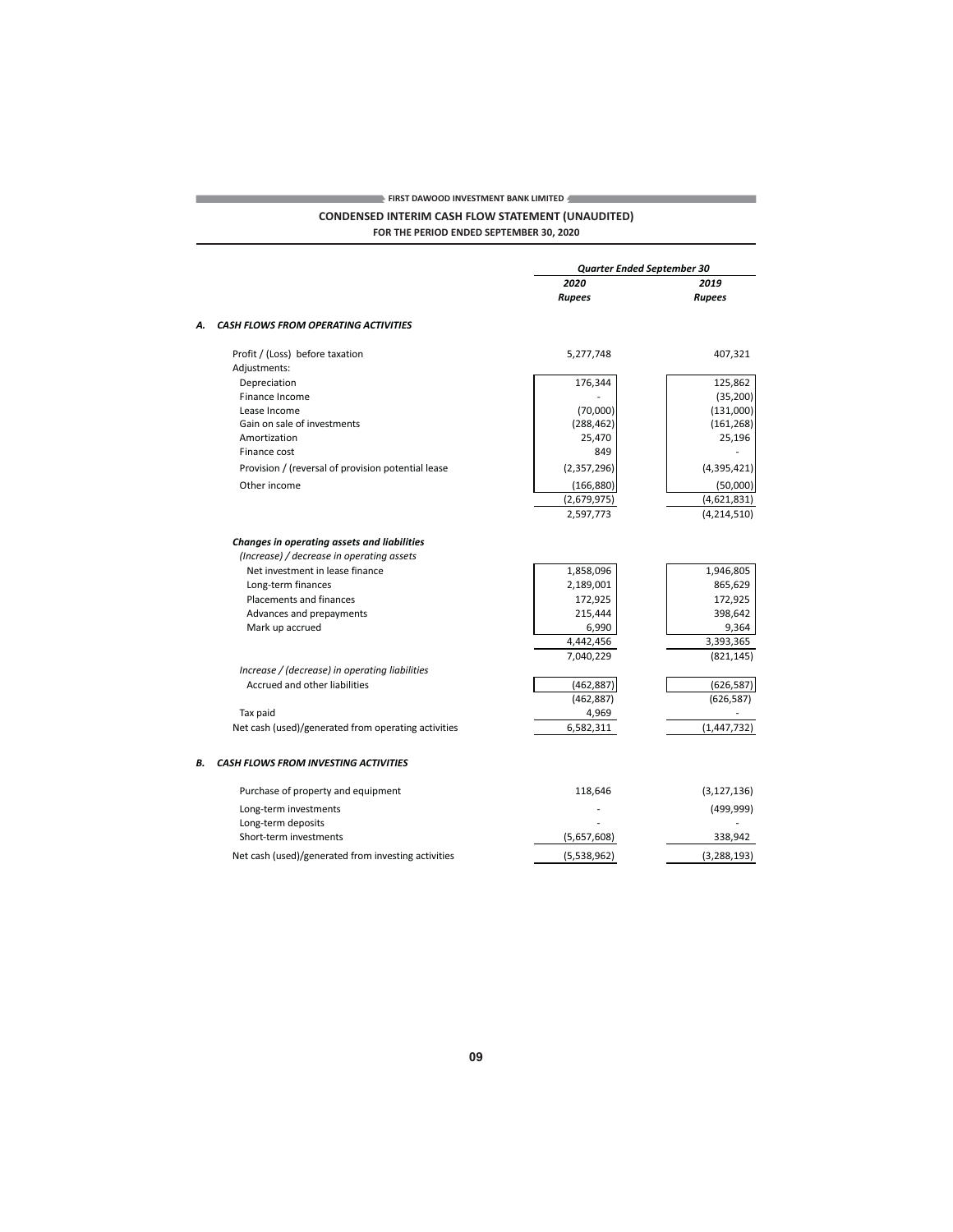# **EXECUTE:** FIRST DAWOOD INVESTMENT BANK LIMITED  $\leftarrow$ **CONDENSED INTERIM CASH FLOW STATEMENT (UNAUDITED)**

FOR THE PERIOD ENDED SEPTEMBER 30, 2020

|                                                        |           | <b>Quarter Ended</b><br>September 30, |  |  |
|--------------------------------------------------------|-----------|---------------------------------------|--|--|
| 2020<br><b>Rupees</b>                                  |           | 2019<br><b>Rupees</b>                 |  |  |
| <b>CASH FLOWS FROM FINANCING ACTIVITIES</b>            |           |                                       |  |  |
| Repayment of Short Term Borrowings                     |           | (6, 299, 998)                         |  |  |
| Net cash (used in) from financing activities           |           | (6, 299, 998)                         |  |  |
| Net increase / (decrease) in cash and cash equivalents | 1,043,349 | (11,035,923)                          |  |  |
| Cash and cash equivalents at beginning of the period   | 1,039,883 | 74,342,978                            |  |  |
| Cash and cash equivalents at end of the period         | 2,083,232 | 63,307,055                            |  |  |

The annexed notes from 1 to 19 form an integral part of these condensed interim financial statements

Pain **Chief Executive** 

**Contract Contract** 

aupu Director

Syushong Al.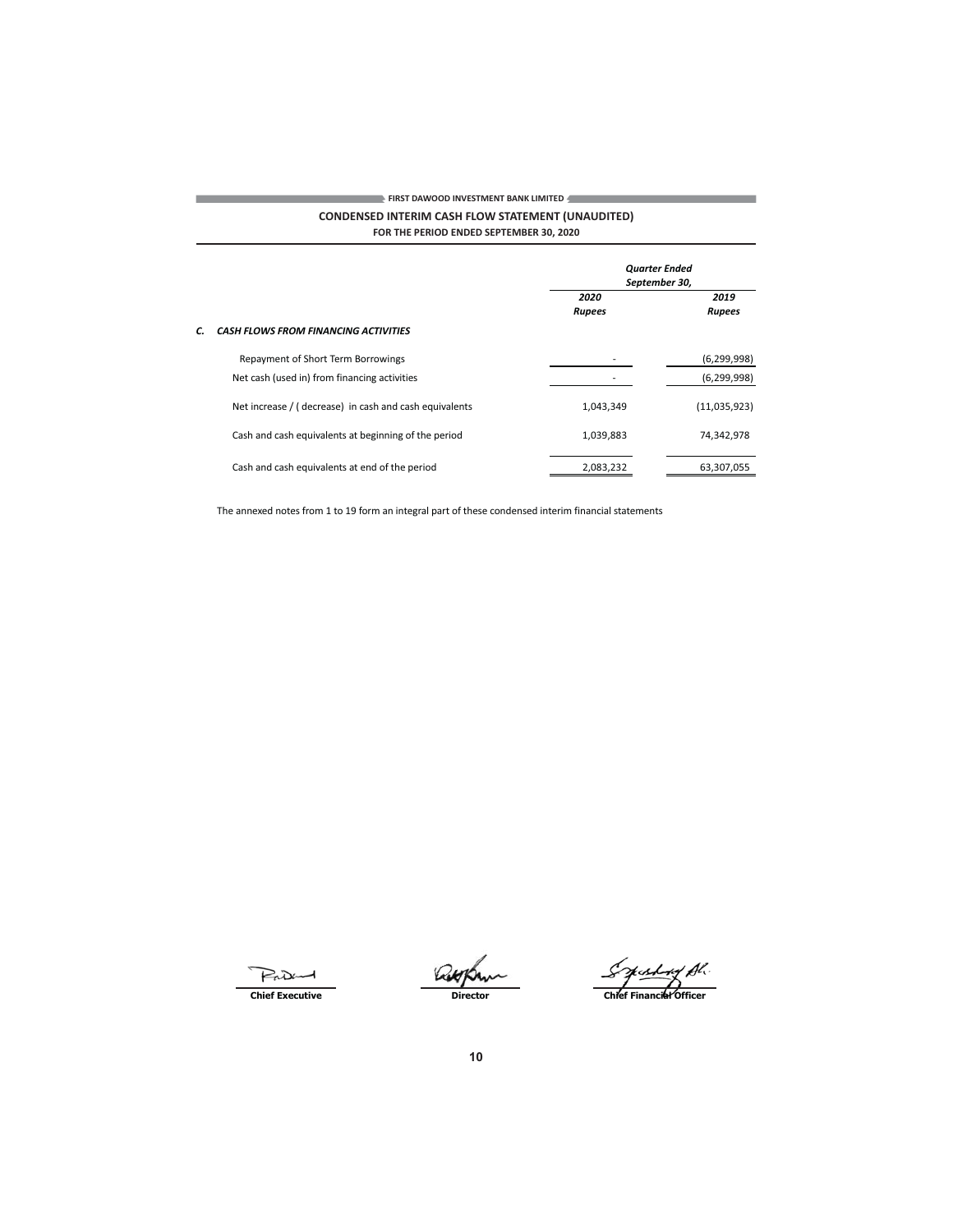# FIRST DAWOOD INVESTMENT BANK LIMITED NOTES TO THE FINANCIAL STATEMENTS (UNAUDITED)

FOR THE PERIOD ENDED SEPTEMBER 30, 2020

#### 1. STATUS AND NATURE OF BUSINESS

- 1.1 First Dawood Investment Bank Limited ("the Company") was incorporated on June 22, 1994 as a public limited company in Pakistan under the Companies Ordinance, 1984 and is listed on the Karachi Stock Exchange. The registered office of the Company is situated in Karachi, Pakistan. The Company had obtained the licenses for Leasing Business and Investment and Finance Services under Non Banking Finance Companies (Establishment and Regulation) Rules, 2003 ("the Rules") and Non Banking Finance Companies and Notified Entities Regulations, 2008 ("the Regulation") from the Securities and Exchange<br>Commission of Pakistan (SECP) which have been expired and Company has filed an appeal in SECP Appellate renewal of License.
- 1.2 The Company had applied for registration as a Debt Securities Trustee under Regulation 6(2) of Debt Securities Trustee Regulations, 2012 which was denied by SECP vide its order dated November 22, 2013 against which an appeal has been<br>filed before appellate bench of SECP on December 17, 2013. The appeal is pending. The Company is acting as Limited, Security Leasing Company Limited, Dewan Cement Limited, House Building Finance Company Limited (sukuk issue), Bunny's Limited and Pak Hy-Oils Limited. The value of assets under trustee as at June 30, 2020 amounted to Rs. 9.04 billion (June 30, 2019: Rs. 9.04 billion).

## 2. BASIS OF PREPARATION

- 2.1 This condensed interim financial information has been prepared in accordance with requirements of the International Accounting Standard (IAS) - 34 "Interim Financial Reporting" and the requirements of Non Banking Finance Companies and Notified Entities Regulations, 2008 (the Regulation), the Non Banking Finance Companies (Establishment and Regulation)<br>Rules, 2003 (the Rules), The Companies Act, 2017 (the Ordinance) and directives issued by the SECP. In requirement differs,, the requirements of the Rules, the Regulations, the Ordinance or directives issued by SECP have been followed
- 2.2 This condensed interim financial information does not include all of the information and disclosures required for annual financial statements and should be read in conjunction with the financial statements of the Company as at and for the year ended June 30, 2020.
- 2.3 This condensed interim financial information is presented in Pakistan Rupees which is also the Company's functional currency.
- 2.4 This condensed interim financial information is un-audited and is being submitted to the shareholders as required by listing regulations of Pakistan Stock Exchange and section 245 of The Companies Act, 2017.

#### SIGNIFICANT ACCOUNTING POLICIES  $\overline{3}$ .

- 3.1 The accounting policies and method of computation adopted for the preparation of this condensed interim financial information are the same as those applied in the preparation of the Company's annual financial statements for the year ended June 30, 2020.
- 3.2 Amendments to certain existing standards and interpretations on approved accounting standards effective during the period<br>were not relevant to the Company's operations and did not have any impact on the accounting poli and therefore not stated in this condensed interim financial information.

#### **FINANCIAL RISK MANAGEMENT** 4.

The financial risk management objectives and policies adopted by the Company are consistent with those disclosed in the financial statements of the Company for the year ended June 30, 2020.

### 5. ACCOUNTING ESTIMATES AND JUDGEMENT

The basis for accounting estimates and judgment adopted in the preparation of this condensed interim financial information<br>are the same as those applied in the preparation of the annual financial statements of the Company June 30, 2020.

| 6. | PROPERTY, EQUIPMENT AND INTANGIBLE | September 30,<br>2020<br><b>Rupees</b> | <b>June 30,</b><br>2020<br><b>Rupees</b> |
|----|------------------------------------|----------------------------------------|------------------------------------------|
|    | Furniture & fixtures               | 5.797                                  | 9,016                                    |
|    | Equipment and appliances           | 17,538                                 | 23,891                                   |
|    | Vehicles                           | 2,578,697                              | 2,687,771                                |
|    | Intangible asset                   | 657,958                                | 683,248                                  |
|    |                                    | 3,259,990                              | 3,403,926                                |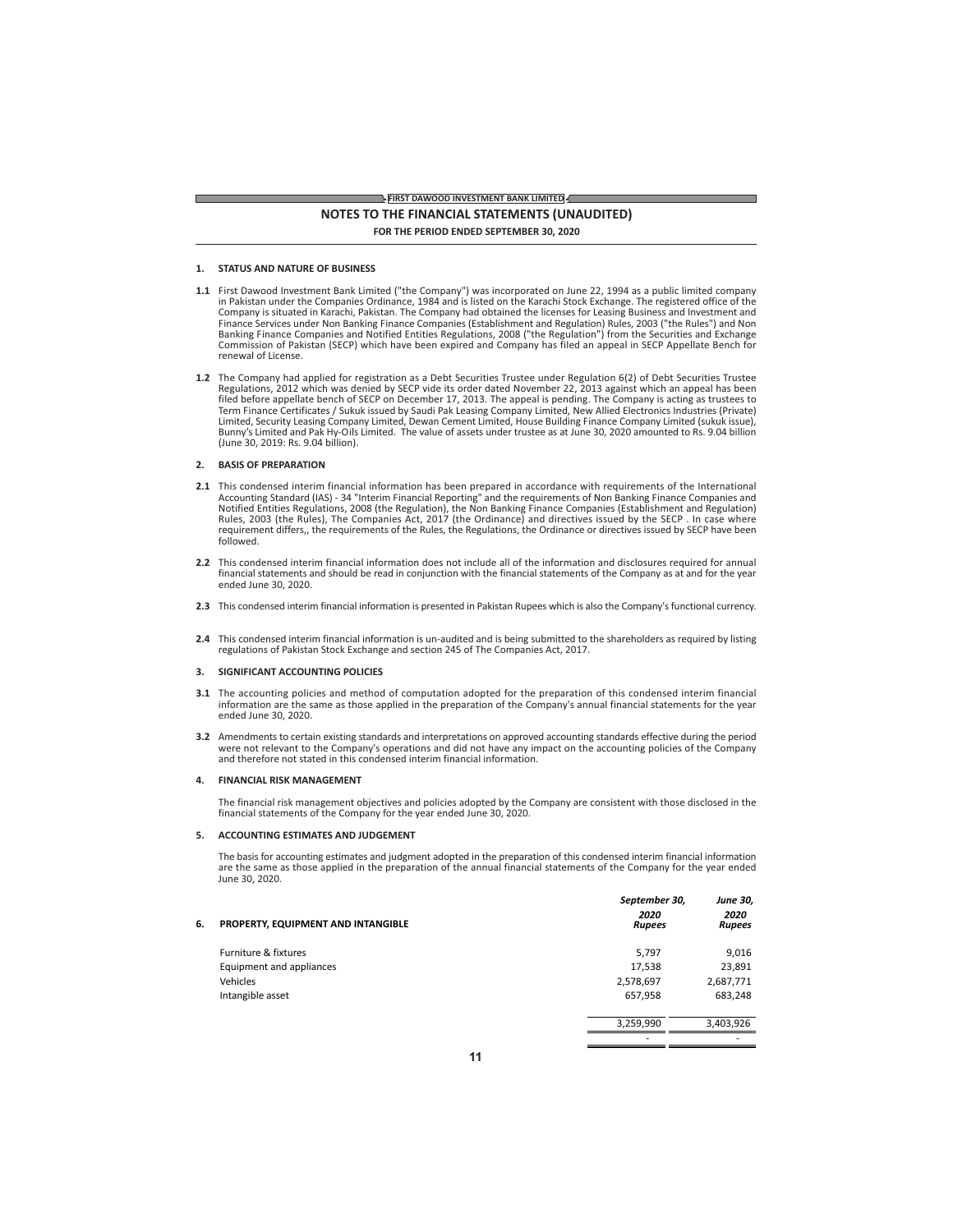# $\overrightarrow{F}$  FIRST DAWOOD INVESTMENT BANK LIMITED  $\overleftarrow{S}$ NOTES TO THE FINANCIAL STATEMENTS (UNAUDITED)

**Contract Contract Contract** 

FOR THE PERIOD ENDED SEPTEMBER 30, 2020

<u> 1989 - Johann Barnett, mars et al. 1989 - Anna ann an t-Anna ann an t-Anna ann an t-Anna ann an t-Anna ann an</u>

| 7.  | NET INVESTMENT IN LEASE FINANCE                | Note | September 30,<br>2020<br><b>Rupees</b> | <b>June 30,</b><br>2020<br><b>Rupees</b> |
|-----|------------------------------------------------|------|----------------------------------------|------------------------------------------|
|     | Net investment in lease finance                | 7.1  | 491,105,047                            | 492,963,143                              |
|     | Provision for potential lease losses           |      | (371, 643, 879)                        | (372, 373, 879)                          |
|     |                                                |      | 119,461,168                            | 120,589,264                              |
|     | Current portion                                |      | (109,018,563)                          | (110, 146, 659)                          |
|     |                                                |      | 10,442,605                             | 10,442,605                               |
| 7.1 | Particulars of net investment in lease finance |      |                                        |                                          |
|     | Minimum lease payments receivable              |      | 538,010,108                            | 539,938,204                              |
|     | Residual value of leased assets                |      | 61,167,875                             | 61,167,875                               |
|     |                                                |      | 599,177,983                            | 601,106,079                              |
|     | Unearned finance income                        |      |                                        |                                          |
|     | Markup held in Suspense                        |      | (108,072,936)                          | (108,142,936)                            |
|     | Net investment in lease finance                |      | 491,105,047                            | 492,963,143                              |

7.1.1 The lease finances carry mark up ranging from 6M KIBOR plus spread of 2% to 5% (September 30, 2019): 6M KIBOR plus spread of 2% to 5%) per annum having maturity up to 5 years and are secured against leased assets.

|     |                                                            | <b>Note</b> | September 30,<br>2020<br><b>Rupees</b> | <b>June 30,</b><br>2020<br><b>Rupees</b> |
|-----|------------------------------------------------------------|-------------|----------------------------------------|------------------------------------------|
|     | 7.2 Provision for potential lease losses                   |             |                                        |                                          |
|     | Opening balance                                            |             | 372,373,879                            | 384,002,009                              |
|     | (Reversal) / charge for the period - net                   |             | (730,000)                              | (11,628,130)                             |
|     | Written off during the period                              |             |                                        |                                          |
|     | Closing balance                                            |             | 371,643,879                            | 372,373,879                              |
| 7.3 | <b>Current portion of lease finance</b>                    |             |                                        |                                          |
|     | Maturing within one year                                   |             | 491,105,047                            | 492,963,143                              |
|     | Provision for potential lease losses                       |             | (371, 643, 879)                        | (372, 373, 879)                          |
|     | More Than One Year & Less Than Five Years                  |             | (10, 442, 605)                         | (10, 442, 605)                           |
|     |                                                            |             | 109,018,563                            | 110,146,659                              |
| 8.  | <b>LONG TERM INVESTMENTS</b>                               |             |                                        |                                          |
|     | Investment in associates                                   | 8.1         | 198,787,551                            | 198,787,551                              |
|     | <b>Saving Certificates</b>                                 |             | 1,505,300                              | 1,505,300                                |
|     | Investment transfer to Nazir                               |             | (37,013,626)                           | (37,013,626)                             |
|     |                                                            |             | 163,279,225                            | 163,279,225                              |
| 8.1 | <b>Investment in associates</b>                            |             |                                        |                                          |
|     | Opening balance                                            |             | 161,773,925                            | 144,265,841                              |
|     | Share of reversal of deficit on revaluation of investments |             |                                        |                                          |
|     | recognised in other income                                 |             |                                        |                                          |
|     | Share of (loss) / gain                                     |             |                                        | 12,410,639                               |
|     | Disposal of Investment                                     |             |                                        | (2,349,874)                              |
|     | Share of reversal of deficit on revaluation of investments |             |                                        |                                          |
|     | at FVOCI recognised in other comprehensive income          |             | 161,773,925                            | 7,447,319                                |
|     |                                                            |             |                                        | 161,773,925                              |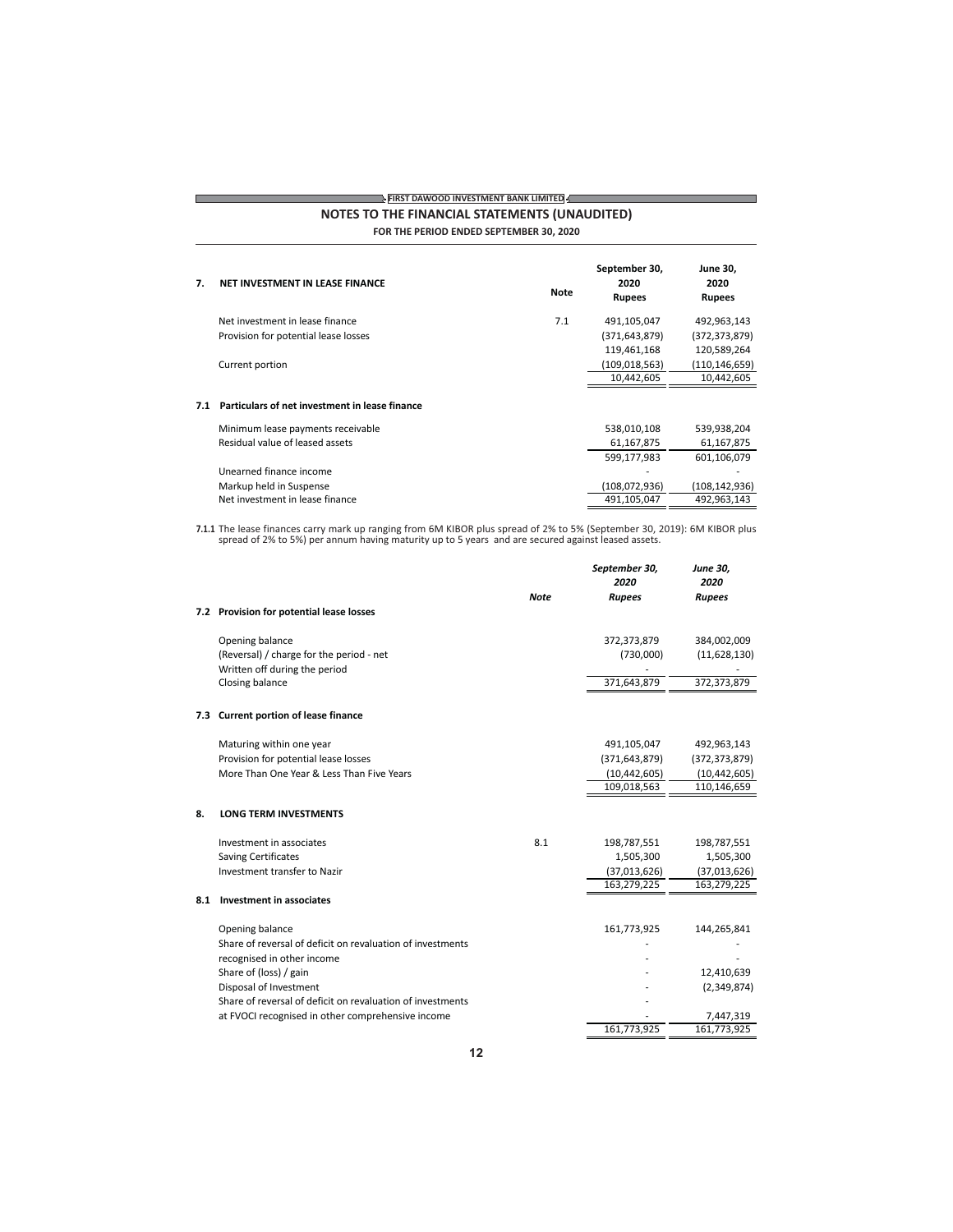|    | <b>NOTES TO THE FINANCIAL STATEMENTS (UNAUDITED)</b><br>FOR THE PERIOD ENDED SEPTEMBER 30, 2020 |                                                    |                                                  |                         |                 |                 |
|----|-------------------------------------------------------------------------------------------------|----------------------------------------------------|--------------------------------------------------|-------------------------|-----------------|-----------------|
| 82 | Investment held with Nazir SHC at FVOCI                                                         |                                                    | September 30,<br>2020                            | <b>June 30,</b><br>2020 |                 |                 |
|    | 2020                                                                                            | 2020                                               |                                                  | <b>Note</b>             | <b>Rupees</b>   | <b>Rupees</b>   |
|    | Number of Shares                                                                                |                                                    |                                                  |                         |                 |                 |
|    | 6,466,010                                                                                       | 6,466,010                                          | Dawood Family Takaful                            |                         | 32,955,811      | 32,955,811      |
|    | 1,477,823                                                                                       | 1,477,823                                          | Al Baraka Bank Pakistan Limited                  |                         | 11,508,584      | 11,508,584      |
|    |                                                                                                 |                                                    |                                                  |                         | 44,464,395      | 44,464,395      |
|    |                                                                                                 |                                                    | Remeasurement gain/ (loss) on investment of ABPL |                         | 2,039,963       | 2,039,963       |
|    |                                                                                                 | Share of gain/(loss) on investment of DFTL         |                                                  |                         | 4,057,815       | 4,057,815       |
|    |                                                                                                 |                                                    |                                                  |                         | 50,562,173      | 50,562,173      |
| 9. | <b>LONG-TERM FINANCES</b>                                                                       |                                                    |                                                  |                         |                 |                 |
|    | Term finance facilities                                                                         |                                                    |                                                  |                         | 250,340,440     | 252,529,441     |
|    |                                                                                                 | Provision for doubtful finances                    |                                                  |                         | (124, 426, 200) | (126, 426, 200) |
|    |                                                                                                 |                                                    |                                                  |                         | 125,914,240     | 126,103,241     |
|    | Current portion                                                                                 |                                                    |                                                  | 11                      | (125, 914, 240) | (126, 103, 241) |
|    |                                                                                                 |                                                    |                                                  |                         |                 |                 |
|    |                                                                                                 | 9.1 Particulars of provision for doubtful finances |                                                  |                         |                 |                 |
|    | Opening balance                                                                                 |                                                    |                                                  |                         | 126,426,200     | 131,364,369     |
|    |                                                                                                 | (Reversal) / charge for the period - net           |                                                  |                         | (2,000,000)     | (4,938,169)     |
|    |                                                                                                 | Provision during the period                        |                                                  |                         |                 |                 |
|    | Closing balance                                                                                 |                                                    |                                                  |                         | 124,426,200     | 126,426,200     |

**EIRST DAWOOD INVESTMENT BANK LIMITED** 

## 10. DEFERRED TAX ASSET

Deferred tax asset is recognized in respect of carry forward assessed tax losses/deductible temporary differences to the Deterted tax asset is recognized in respect of carry forward assessed tax losses) deductible temporary differences<br>extent it is probable that there will be future taxable profits against which these losses/deductible tempo and management believes that it is probable that the Company will be able to achieve the profits projected in the business<br>plan and deferred tax amounting to Rs. 314.856 million will be realised in the future.

|                                                                          | <b>Notes</b> | September 30,<br>2020<br><b>Rupees</b>    | <b>June 30,</b><br>2020<br><b>Rupees</b>  |
|--------------------------------------------------------------------------|--------------|-------------------------------------------|-------------------------------------------|
| <b>10.1 TAXATION</b>                                                     |              |                                           |                                           |
| Current Year<br>Deferred Tax                                             |              | (4,969)                                   | (299, 904)<br>(74, 234, 933)              |
| Prior Year                                                               |              | (4.969)                                   | (74.534.837)                              |
| <b>CURRENT PORTION OF NON-CURRENT ASSETS</b><br>11.                      |              |                                           |                                           |
| Net investment in lease finance<br>Long-term finances<br>Long-term loans | 7            | 109,018,563<br>125,914,240<br>234,932,803 | 110,146,659<br>126,103,241<br>236,249,900 |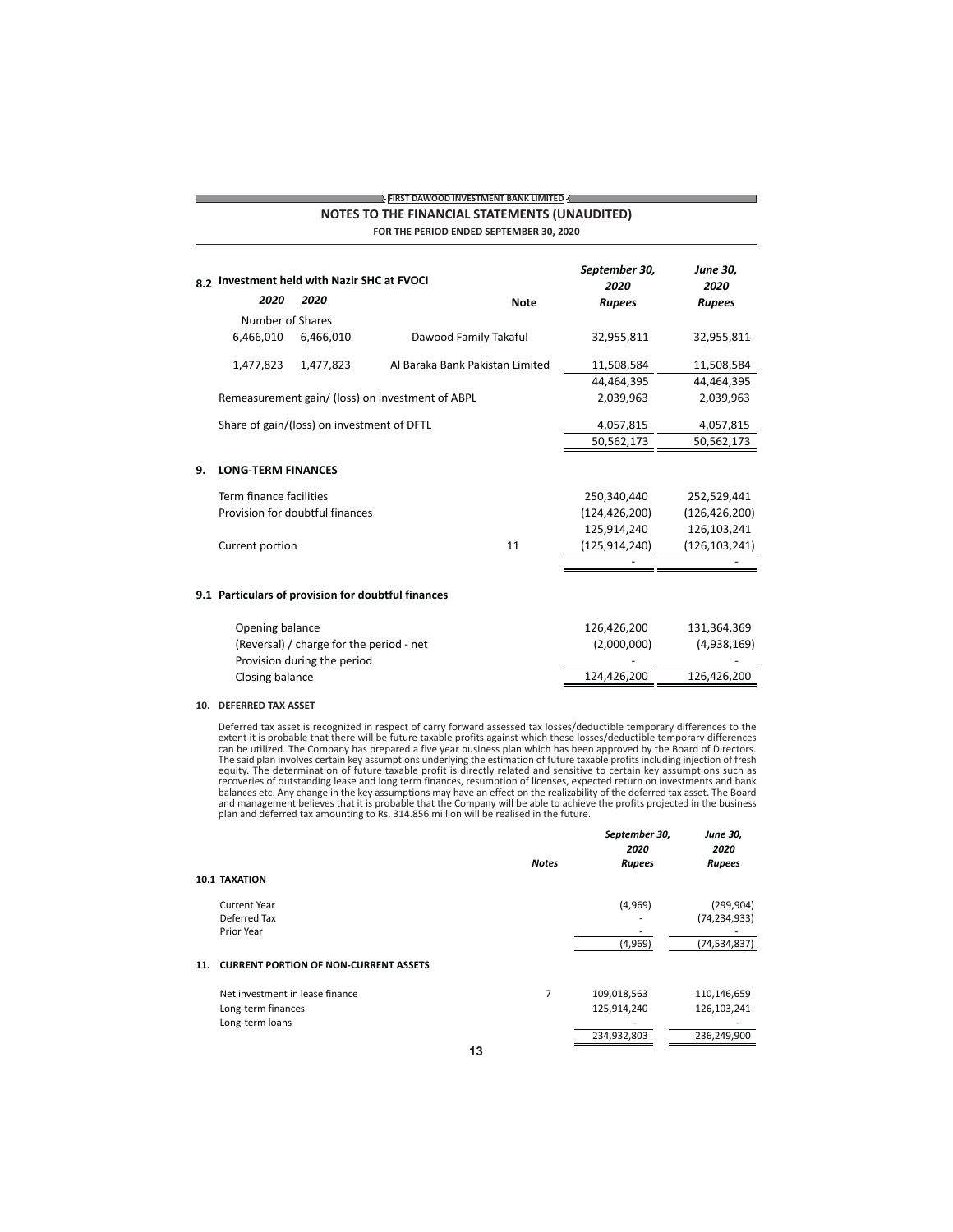# $\overline{\mathcal{L}}$  FIRST DAWOOD INVESTMENT BANK LIMITED  $\overline{\mathcal{L}}$ NOTES TO THE FINANCIAL STATEMENTS (UNAUDITED)

the control of the control of the control of

FOR THE PERIOD ENDED SEPTEMBER 30, 2020

<u> Tanzania (h. 1888).</u>

|    | 12. SHORT TERM INVESTMENTS                          | <b>Note</b> | September 30,<br>2020<br><b>Rupees</b> | <b>June 30,</b><br>2020<br><b>Rupees</b> |
|----|-----------------------------------------------------|-------------|----------------------------------------|------------------------------------------|
|    | <b>Held-for-trading</b>                             |             |                                        |                                          |
|    | Listed ordinary shares                              |             | 384,360                                | 1,006,752                                |
|    | Available-for-sale                                  |             |                                        |                                          |
|    | Term finance certificates / sukuk bonds             |             | 56,280,000                             | 50,000,000                               |
|    | <b>Unquoted securities</b>                          |             | 13,548,547                             | 13,548,547                               |
|    |                                                     |             | 69,828,547                             | 63,548,547                               |
|    | Less: provision for impairment in preference shares |             | (377, 668)                             | (377, 668)                               |
|    | Held with Nazir of SHC agianst HBFC Case            |             | (13,548,547)                           | (13,548,547)                             |
|    |                                                     |             | 56,286,692                             | 50,629,084                               |
|    | 13. PLACEMENTS AND FINANCES                         |             |                                        |                                          |
|    | Financing against shares                            |             | 155,158,994                            | 155,185,305                              |
|    | Provision for doubtful finances                     |             | (155, 158, 994)                        | (155, 185, 305)                          |
|    | Short-term finance - secured                        |             | 11,300,000                             | 11,300,000                               |
|    | Provision for doubtful finances                     |             | (11,300,000)                           | (11,300,000)                             |
|    | Certificates of deposit                             |             | 5,000,000                              | 5,000,000                                |
|    | Provision for doubtful finances                     |             | (5,000,000)                            | (5,000,000)                              |
|    |                                                     |             |                                        |                                          |
|    | Morabaha / musharika finances                       |             | 86,684,717                             | 86,684,717                               |
|    | Provision for doubtful finances                     |             | (47, 832, 229)                         | (47, 659, 304)                           |
|    |                                                     |             | 38,852,488                             | 39,025,413                               |
|    |                                                     |             | 38,852,488                             | 39,025,413                               |
| 14 | <b>LONG TERM LOANS</b>                              |             | <b>Rupees</b>                          | Rupees                                   |
|    | <b>Secured</b>                                      |             |                                        |                                          |
|    | <b>Commercial Banks</b>                             | 15          | 313,078,957                            | 313,078,957                              |
|    |                                                     |             | 313,078,957                            | 313,078,957                              |
|    | Current portion                                     |             | (252, 053, 577)                        | (252,053,577)                            |
|    |                                                     |             | 61,025,380                             | 61,025,380                               |
| 15 | <b>CURRENT PORTION OF LONG TERM LIABILITIES</b>     |             |                                        |                                          |
|    | Long term loans                                     | 14          | 252,053,577                            | 252,053,577                              |
|    | Lease Liabilities                                   |             | 89,638                                 | 89,638                                   |
|    | Lease deposits                                      |             | 50,917,865                             | 50,917,865                               |
|    |                                                     |             | 303,061,080                            | 303,061,080                              |
|    |                                                     |             |                                        |                                          |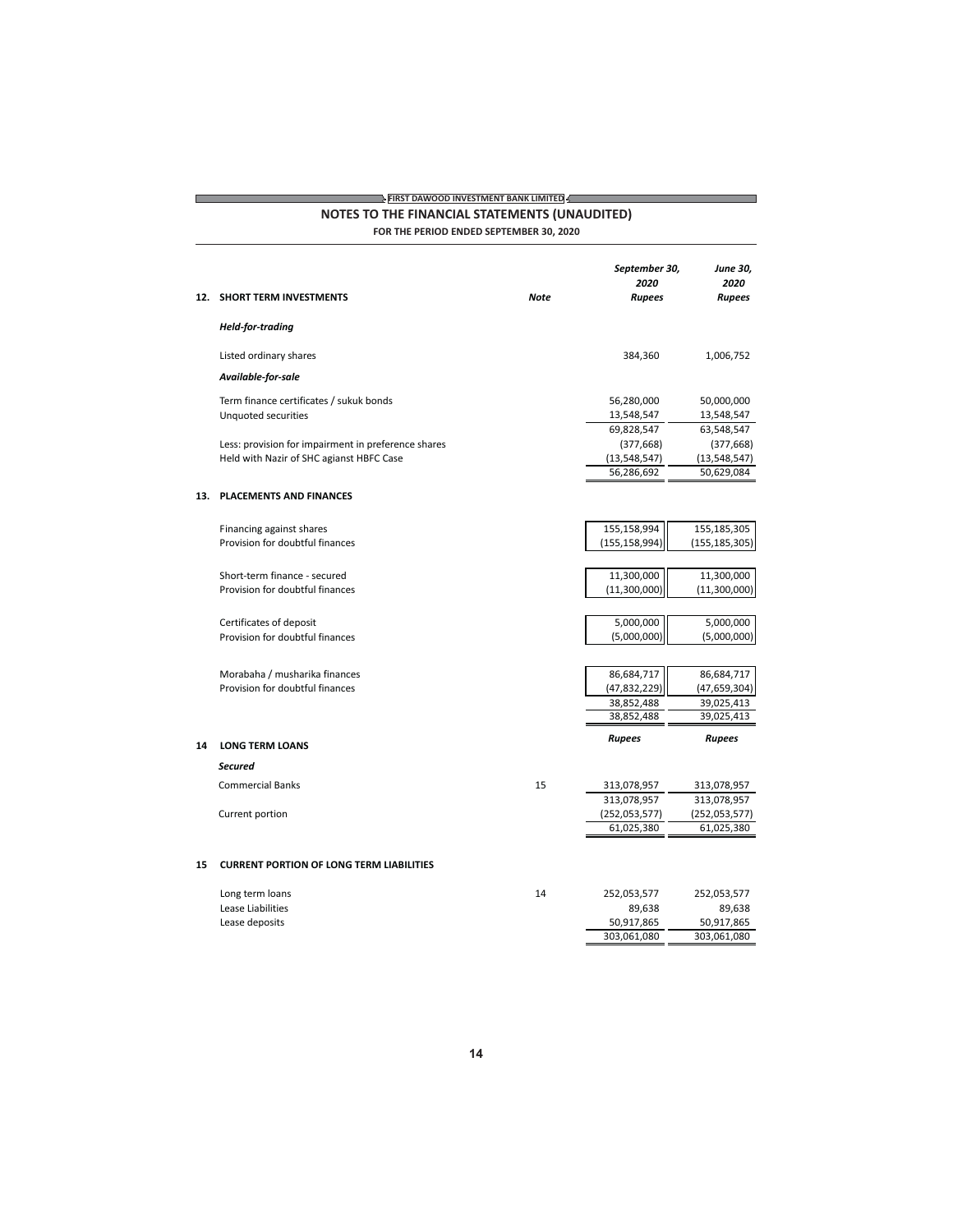## FIRST DAWOOD INVESTMENT BANK LIMITED

## NOTES TO THE FINANCIAL STATEMENTS (UNAUDITED)

FOR THE PERIOD ENDED SEPTEMBER 30, 2020

|                                                       | September 30,<br>2020 | <b>June 30,</b><br>2020 |  |
|-------------------------------------------------------|-----------------------|-------------------------|--|
| <b>15.2 SHORT TERM BORROWINGS</b><br><b>Unsecured</b> | <b>Rupees</b>         | <b>Rupees</b>           |  |
| Development Financial Institution                     | 50,266,346            | 56,266,346              |  |
|                                                       | 50,266,346            | 56.266.346              |  |

15.3 Since the pro-rata release of securities explained in note 13, therefore the company was compelled to adjust the cash & securities held by the Nazir of High court to repay the remaining monthly installments, after the first two installments, which were promptly paid in cash along with markup at rate determined by JCR-VIS credit rating agency i.e. 4.70%. The management is of the opinion that repayments were appropriately made by the company under the situation and that HBFC would not have any additional claim, once the 12-month period awarded by Honorable Supreme Court of Pakistan comes to an end and the repayments, whether in cash or in form of securities ( to be released by nazir SHC) are timely made by the company. Thus to create an unnecessary dispute, the DFI has filed execution in the High court, FDIBL filed an appeal in the High Court against Order. JCR-VIS is an acceptable and justififed rate, because it can be verified / recalculated from books of account of HBFC as well. The sum as per aforesaid calculation i.e. as per JCR continues to reflect as accrued liability in the company's account. The company has also filed a petition in the Honorable Hogh Court of Sindh against State Bank of Pakistan for determinning cost of fund @ 34.64% which is much higher than the current base interest rate.

|    |                                      | September 30, |               |
|----|--------------------------------------|---------------|---------------|
|    |                                      | 2020          | 2020          |
| 16 | <b>CONTINGENCIES AND COMMITMENTS</b> | <b>Rupees</b> |               |
|    | 16.1 Contingent liabilities          |               |               |
|    | Letters of comfort / guarantee       | 1,088,000,000 | 1,088,000,000 |

The guarantees worth Rs. 1,088 million (June 30, 2020: Rs. 1,088 million) are under litigations and are being defended by lawyers of the Company. Based on the opinion of legal advisors of the Company, the management is confident that adequate legal grounds are available to defend these cases. Accordingly, no provision is required to be made for the said cases in this condensed interim financial information. Brief detail of the guarantees under litigations is as

- A guarantee of Rs. 245 million was given against a Letter of Commitment and not against a guarantee which is currently<br>in litigation. The beneficiary has restructured its facilities to the customer, hence the amount is res The beneficiary has filed a recovery case and winding up petition against the Company. According to the Company's legal advisors, the Company has good merits to defend both recovery case and winding up petition because the lender<br>can not claim same amount from two parties.
- A guarantee of Rs. 128 million against the bridge finance facility was called as the party in favour of which guarantee<br>was issued defaulted in making payment to the beneficiary bank. The beneficiary has filed winding up p ii. suit for recovery in the SHC, which is pending adjudication. According to the Company's legal advisor, the Company has good merits to defend both the recovery case and the winding up petition because the facility status was changed<br>to term loan and also that the recovery Suit against Principal debtor is also pending.
- iii. A guarantee of Rs 465 million against the repayment of sukuk has been called which is currently under litigation. Based<br>on the opinion of the legal advisors of the Company, the Company has good merits to defend the ca never became operational due to default on the part of trustee of the sukuk issue.
- A guarantee of Rs. 250 million against the repayment of sukuk was called as the principal debtor defaulted in payment of installments of the said sukuk. The Trustee of the sukuk has filed a recovery suit against the Company in the SHC, which is pending adjudication. Based on opinion of the legal advisors of the Company, the Company has go to defend the case as in its view the guarantee never became operational on technical grounds of non-fullfilment of pre-conditions.

### 17 TRANSACTIONS WITH RELATED PARTIES

Related parties comprise of major shareholders, associated companies with or without common directors, other companies with common directors, retirement benefit fund, directors, key management personnels and their close family members.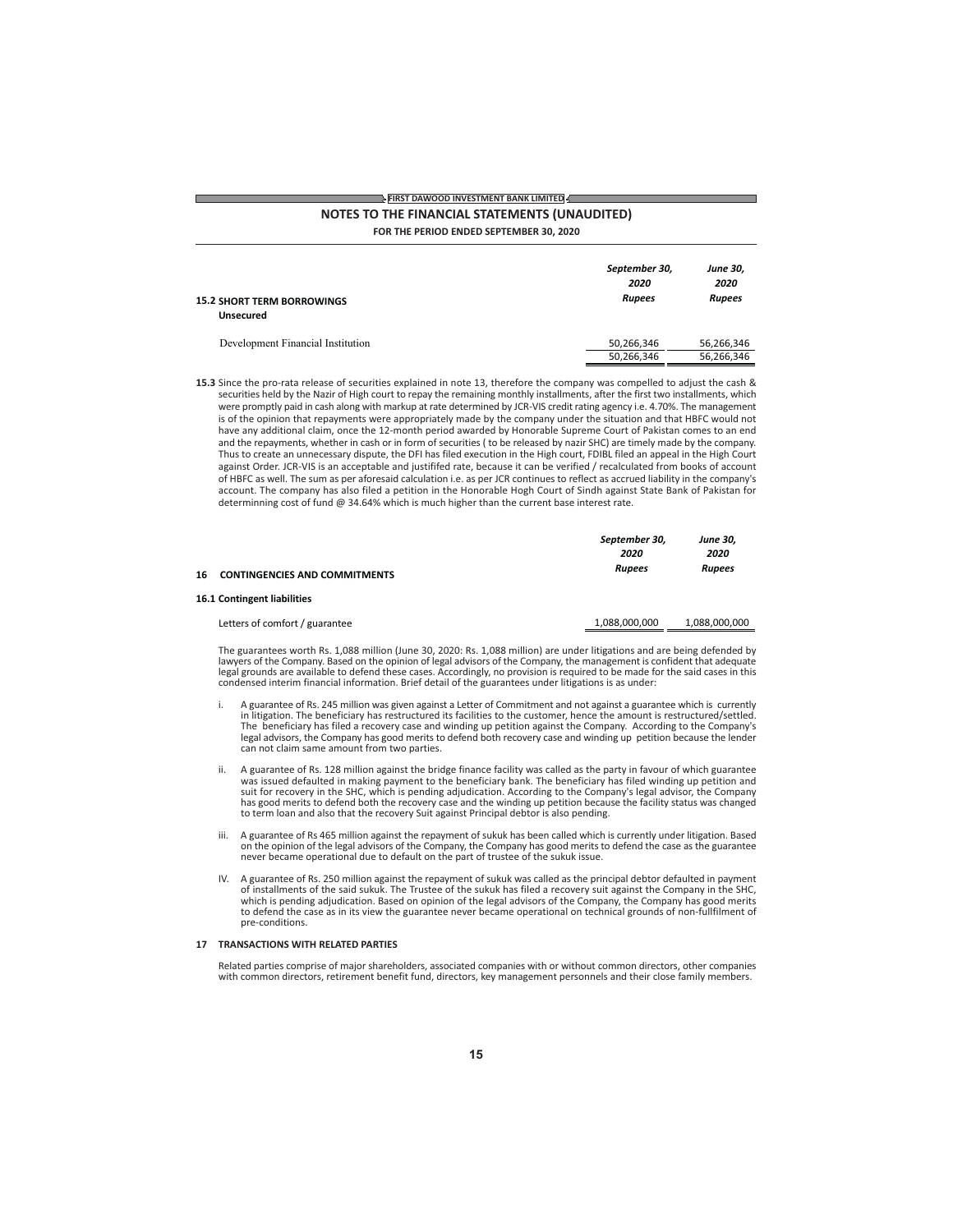# **EIRST DAWOOD INVESTMENT BANK LIMITED** NOTES TO THE FINANCIAL STATEMENTS (UNAUDITED)

FOR THE PERIOD ENDED SEPTEMBER 30, 2020

Details of transactions with related parties and balances with them as at period / year-end are as follows: -

|                                             | September 30, 2020                    |                                       | June 30, 2020                         |                                       |
|---------------------------------------------|---------------------------------------|---------------------------------------|---------------------------------------|---------------------------------------|
|                                             | Key<br><b>Management</b><br>Personnel | Associates/<br><b>Related Parties</b> | Key<br><b>Management</b><br>Personnel | Associates/<br><b>Related Parties</b> |
|                                             |                                       |                                       |                                       |                                       |
| <b>Investment in associate</b>              |                                       |                                       |                                       |                                       |
| Balance at beginning of the period / year   |                                       | 189,978,585                           |                                       | 168,412,686                           |
| Share of Loss from Associate                |                                       |                                       |                                       | 12,410,639                            |
| Disposal of Investment in DFTL              |                                       |                                       |                                       | (2,349,874)                           |
| Share of reversal of deficit on revaluation |                                       |                                       |                                       |                                       |
| of investments classified in other          |                                       |                                       |                                       |                                       |
| comprehensive income                        |                                       |                                       |                                       | 11,505,134                            |
| Balance at end of the period / year         | $\overline{a}$                        | 189,978,585                           |                                       | 189,978,585                           |
| Long term finances / loans                  |                                       |                                       |                                       |                                       |
| Short term Loan                             | 864,483                               |                                       | 1,061,098                             |                                       |
| Unearned rent                               |                                       |                                       |                                       |                                       |
| Long term finance                           |                                       |                                       |                                       |                                       |
| Term Finance Certificates / Sukuk bonds     |                                       | 50,000,000                            |                                       |                                       |
| Disposal of Fixed Asset Cost                |                                       |                                       |                                       |                                       |
|                                             | 864,483                               | 50,000,000                            | 1,061,098                             |                                       |
|                                             |                                       | September 30, 2020                    |                                       | June 30, 2020                         |
|                                             | Key<br><b>Management</b><br>Personnel | Associates/<br><b>Related Parties</b> | Key<br><b>Management</b><br>Personnel | Associates/<br><b>Related Parties</b> |
| Charge to profit and loss account           |                                       |                                       |                                       |                                       |
| Common expenses paid                        |                                       | 41,539                                |                                       | 268,287                               |
| Share of (loss) / profit from associate     |                                       |                                       |                                       | 12,410,639                            |
| Share of common expenses received           |                                       |                                       |                                       | 536,798                               |
| Rental income                               |                                       |                                       |                                       |                                       |
| Rental expense                              |                                       | 30,000                                |                                       | 352,800                               |
| Takaful expense                             |                                       | 27,888                                |                                       | 54,730                                |
|                                             |                                       | 99,427                                | $\overline{a}$                        | 13,623,254                            |

# 18 DATE OF AUTHORIZATION FOR ISSUE

These condensed interim financial statements were authorised for issue on October 27, 2020 by the Board of Directors of the Company.

## 19 GENERAL

Figures have been rounded off to the nearest Rupee.

PaDent

Chief Executive

Director

Sylush 44 Al.<br>Chlef Financter Officer

16